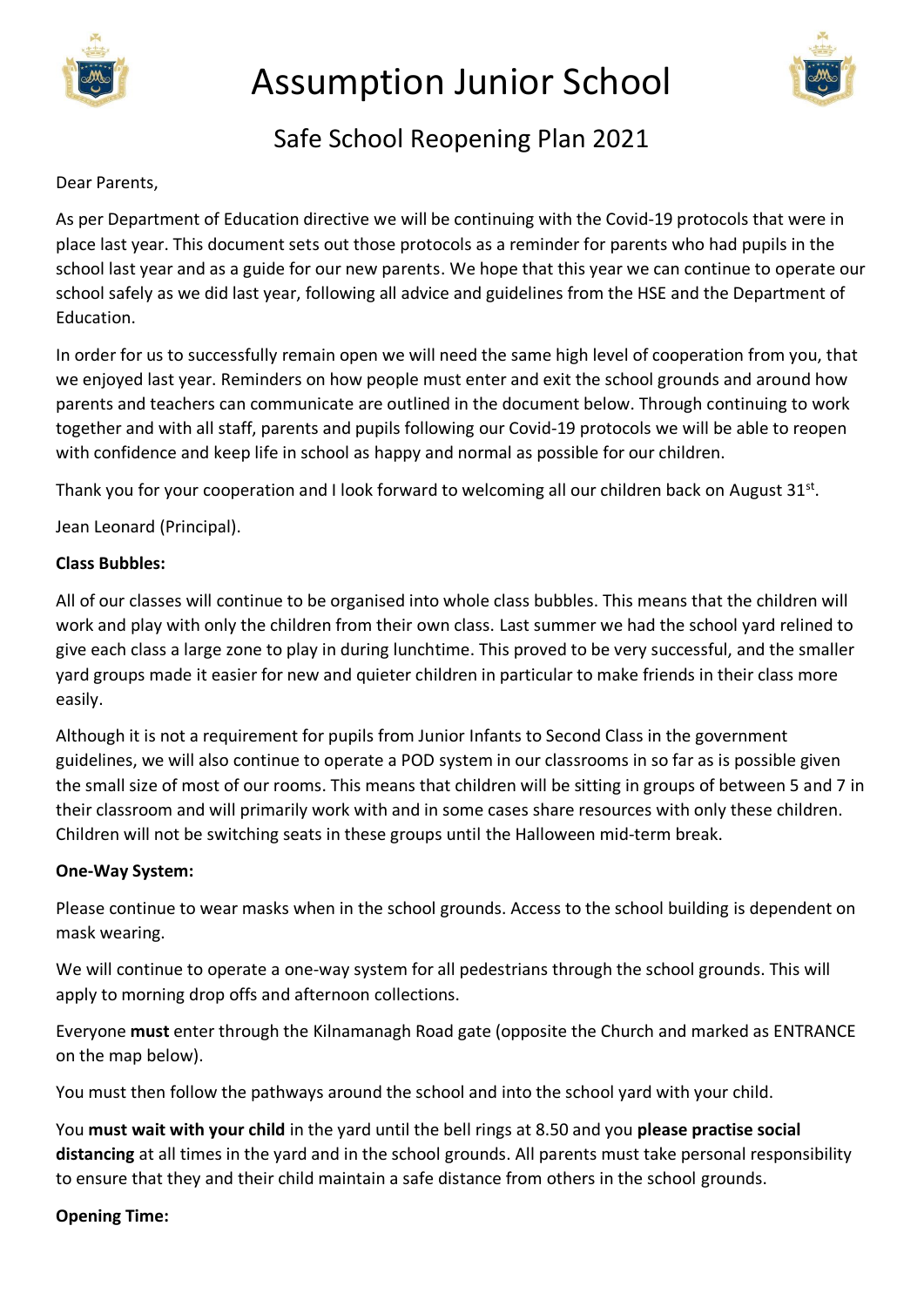**School will begin at 8.50am as normal**. Each year group will continue to use a different door to enter the school building. Children should line up at their room number cone as normal. Children will continue to line up with their class group at their designated space near their entrance door. Parents will not be allowed to enter this line-up zone and it will be clearly marked with cones. This is a system that worked very well last year and thank you to our parents for following this protocol.

All parents are asked to once again exit the school grounds quickly and safely as soon as the bell goes, and their child moves to the line-up zone.

Parent must exit the yard via the staff carpark and out through the Walkinstown Parade gate (Marked as **EXIT** on the map below).

Please minimise your contact with the teachers at drop-off and collection times and always maintain a 2 metre distance.



#### **One-Way Route Map**



**ENTRANCE (below) Pedestrian gate at entrance**

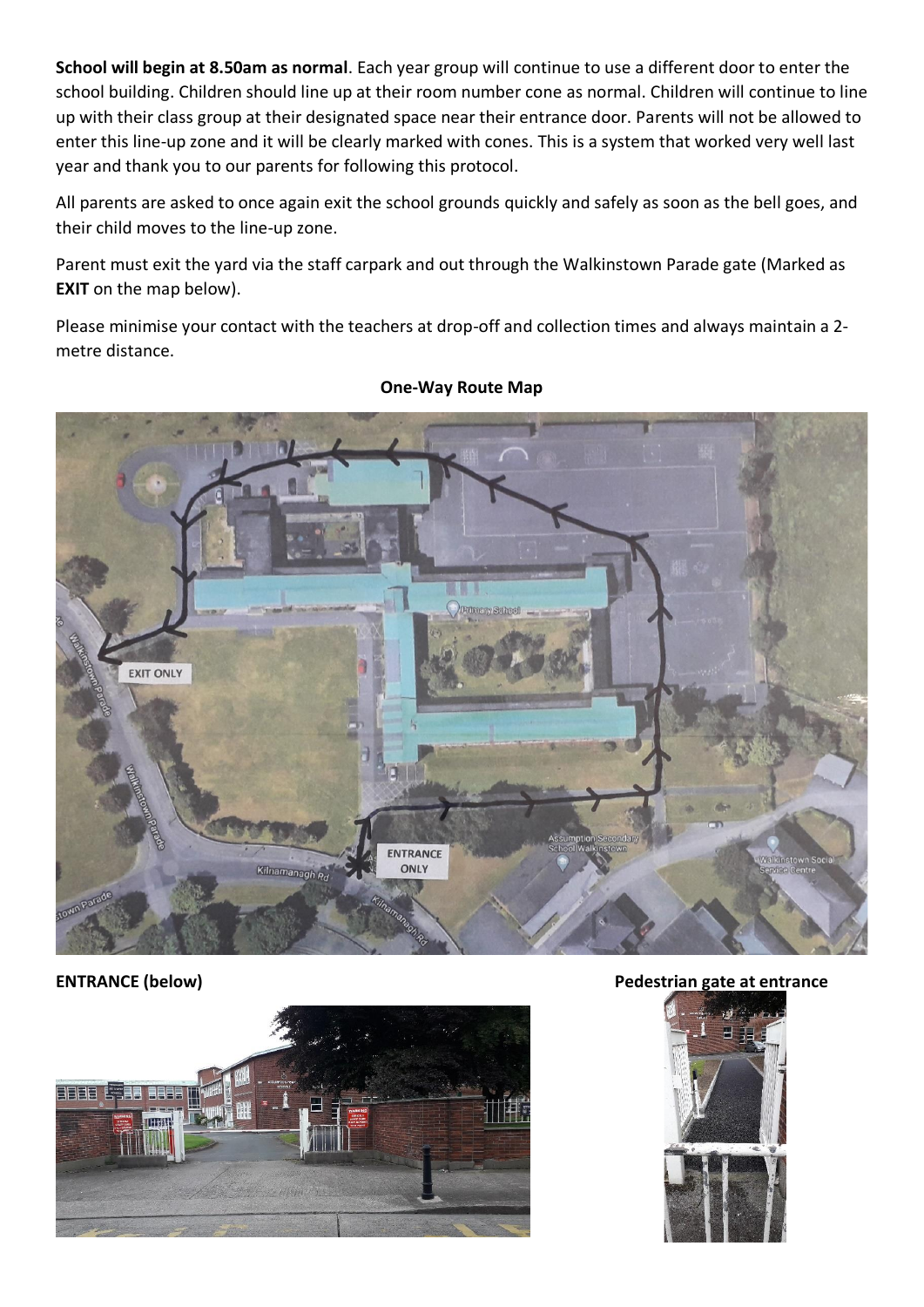#### **Late Arrivals:**

Punctuality will be essential to the safe return of all of our pupils. If you arrive with your child after 9am you will not be permitted to enter the school building. You will be asked to wait outside the front door until a member of staff is available to escort your child to their class.

As we cannot mix children from different classes we can no longer take groups of late children around the school, instead we will only be able to take one child at a time and the parents will have to wait outside with their own child until there is a free staff member to do so.

#### **Home-Time:**

Junior Infants and Senior Infants will finish at 1.30pm as normal.

First and Second Class will finish at 2.30pm as normal.

Children will again line up in the line-up zone at home time as in the mornings. Parents cannot enter this zone. Children will then be dismissed individually from their line as last year. Parents must practice social distancing in the school grounds during collection time and as they are leaving the grounds.

The same one-way system as in the mornings will apply.

#### **Junior Infants:**

Junior Infants will attend for a shorter day initially as in previous years. The times are as follows:

| August 31 <sup>st</sup> to September 3 <sup>rd</sup> :    | 9.30 am to 12pm  |
|-----------------------------------------------------------|------------------|
| September 6 <sup>th</sup> to September 10 <sup>th</sup> : | 8.50am to 12pm   |
| September 13 <sup>th</sup> :                              | 8.50am to 1.30pm |

From August 31<sup>st</sup> to September 10<sup>th</sup> Junior Infants will exit through the front door of the school at 12pm. This is due to other classes being in the school yard at this time. From September 13<sup>th</sup> the children will be dropped and collected at their door. Junior Infant parents will receive more information about this early in the term.

#### **Uniform:**

All children from Junior Infants to First Class should only wear the school tracksuit. We have phased out the traditional uniform in favour of school tracksuit only over the past two years. Please ensure that your child is wearing short sleeves under their tracksuit top so that they can easily roll their sleeves up as there is increased handwashing for all children.

The school tracksuit can be purchased from the Schoolwear House and more information is available on our website. Generic tracksuit bottoms/polo shirts can be bought in any of the supermarkets.

#### **Access to School:**

As per government guidelines, parents and visitors will continue to not be permitted access to the school unless an appointment has been made in advance. It is vital that we do all we can to avoid cases of the virus in our school and this is part of the process.

Parents have a very important role in preparing their children for coming into school independently, without their parents in September. You did an amazing job with this last year and our Junior infant pupils showed a level of maturity from day one that astounded all the staff. Try to spend time over the next couple of weeks discussing this in a positive way with your child. Remind them that mammy and daddy can't go into the school building because we are still working hard to stop the germs from spreading and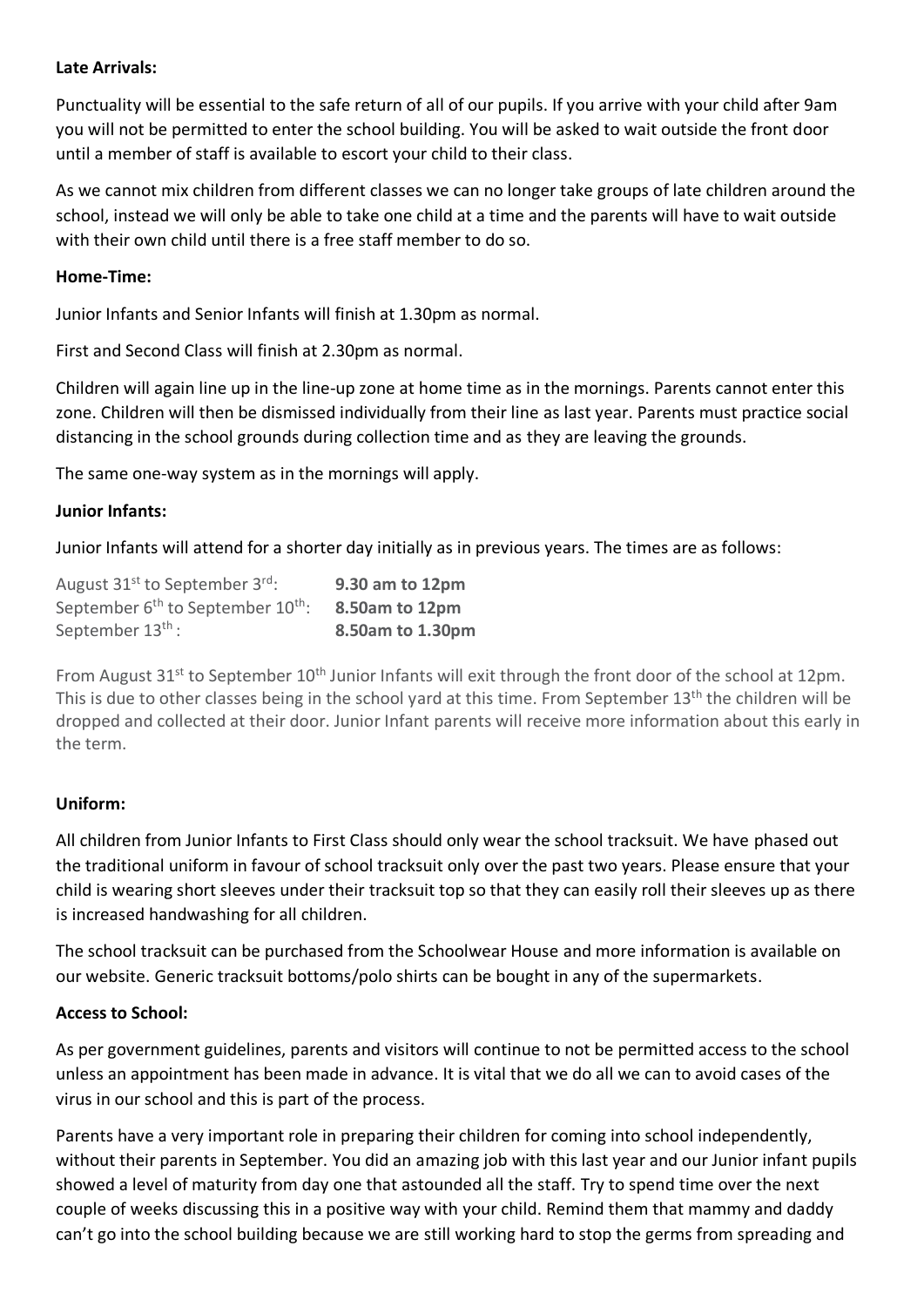remind them that they are doing a brilliant job by being big boys and girls and going into school each morning with their friends in their line.

You will still be able to meet with your child's teacher in an appropriate, socially distanced way if you need to discuss any aspect of your child's schooling, but you will need to make an appointment first.

### **Aladdin Connect:**

It is essential that all parents sign up to the Aladdin Connect App. This is our primary means of communication and in the event that the school or particular classes are told to close for a period of time we will be using Aladdin Connect to communicate with parents and very importantly to set and collect work from pupils. The app is free for all parents so please ensure that you activate it as soon as possible. Last year we used teacher email as a means of communication with parents. This year, instead of email, we will be using a new feature on Aladdin Connect which will allow parents and teachers to send messages to eachother through the app. We will be sending you information on how to use this feature and the protocols around it in the coming weeks.

# **Lunch:**

Each class will again eat in their own room, either before or after yard, depending on yard times.

**All lunch waste must be brough home each day by each child**. Please send a clearly labelled lunchbox into school each day so that waste can be returned. Children should be able to open and close their own lunchbox and beaker/bottle easily.

School milk will still be supplied but the children who receive it will continue to bring it home to drink. This is to avoid any potential cross contamination between straws if opened milk is left on desks in the classroom.

You will be able to opt into the milk scheme through the permissions function on the Aladdin Connect app next week. A notification will be sent to you on Connect when this feature is available. If you do not choose to receive milk at this time you will not be able to opt in at a later date as our orders are capped at the start of the year and we cannot increase them.

School sandwiches and snacks will still be available. Again, you will be able to opt into these through Aladdin Connect and you will be sent a notification when this is available.

**School milk, sandwiches and snacks will be available from September 13th so all children should bring a packed lunch and healthy drink (water, milk etc. no fizzy drinks) for the first two weeks until orders have been processed.**

# **Labelling:**

All of your children's items must be clearly labelled. This includes tracksuit tops, coats, school bags, lunch boxes, books and stationery. If your child is unable to tie laces independently, please ensure they are wearing footwear with Velcro fasteners. It is important that the children can fasten their own coats too.

# **Managing Illness:**

For the safety of the school community children must not come to school if they are displaying any of the following symptoms:

- A fever (temperature of 38 degrees Celsius or higher)
- A cough
- Shortness of breath or breathing difficulties
- A loss or sudden change of smell or taste